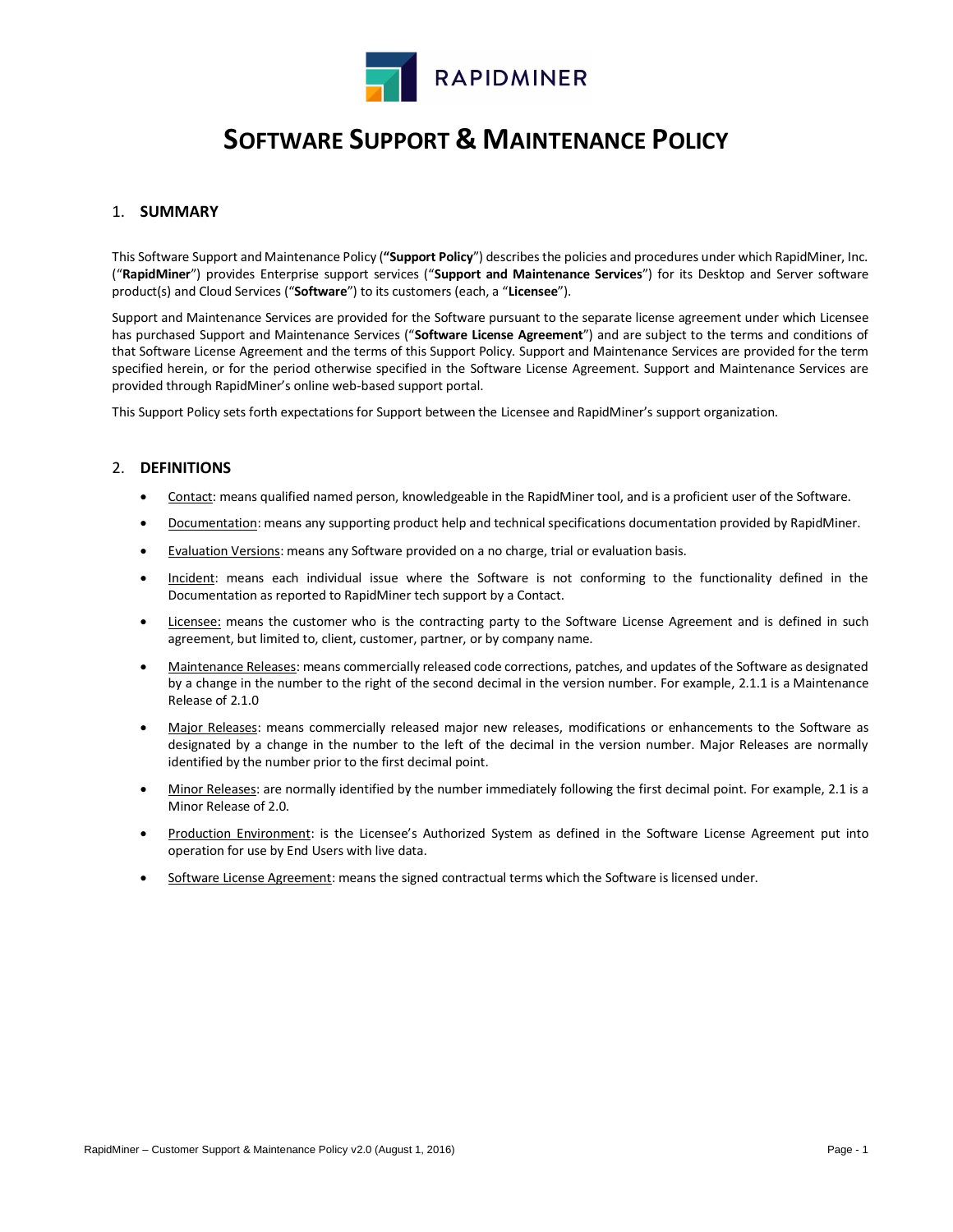

## 3. **SCOPE OF SUPPORT AND MAINTENANCE SERVICES**.

#### A. What Support and Maintenance Services Include:

If Licensee is current on its payment for its Support and Maintenance Services, RapidMiner shall provide Licensee with Support and Maintenance Services consisting of the following:

- web-based submissions of Incidents submitted by the named contacts for the company;
- Major Releases, Minor Releases, and Maintenance Releases of the Software;
- an online knowledge base of information, called Support Center that supplements the Documentation;
- a community support forum where Licensees, partners, and other users of RapidMiner's software products can share information and ideas about how to use the software product;
- access to an online secure site that contains license keys, existing support cases, and latest product downloads;

#### B. What Support and Maintenance Services Exclude

The following are excluded from RapidMiner's Support and Maintenance Services obligations:

- Any Software that is not eligible to receive Enterprise Support per the Product Usage Configuration Policy at [http://rapidminer.com/product-configuration-usage-policy;](http://rapidminer.com/product-configuration-usage-policy)
- Software that is used on or in conjunction with hardware or software other than as specified in the applicable Documentation;
- Altered or modified Software;
- Defects in the Software due to accident, hardware malfunction, abuse or improper use;
- Any version of the Software for which Support and Maintenance Services have been discontinued by RapidMiner;
- Training, customization, integration and any issues arising from non-standard usage of the Software;
- Any on-site services or remote access services (unless RapidMiner requests remote access to assist RapidMiner in understanding an issue).
- Assistance in developing User-specific customizations;
- Assistance with installation or configuration of hardware, including computers, hard drives, networks or printers;
- Assistance with non-RapidMiner products, services or technologies, including implementation, administration or use of third-party enabling technologies such as databases, computer networks or communications systems;

#### C. Software Versions Covered.

- *Supported Versions*: RapidMiner will provide Support and Maintenance Services only for the Software products specified in this Support Policy or as specified at the time of purchase. RapidMiner's Support and Maintenance Services obligations do not cover hardware, operating systems, networks, or third-party software.
- *End of Support*: RapidMiner will provide Support and Maintenance Services of each release for twenty-four (24) months after the product release date. After such time, RapidMiner will provide limited support for an additional twelve (12) months consisting solely of clarifying Documentation and assistance in upgrading to the latest release.
- *Platforms Supported*: RapidMiner supports use of the Software only on the platforms specified in the Product technical specification supplied by RapidMiner with the Software (the "Supported Platforms").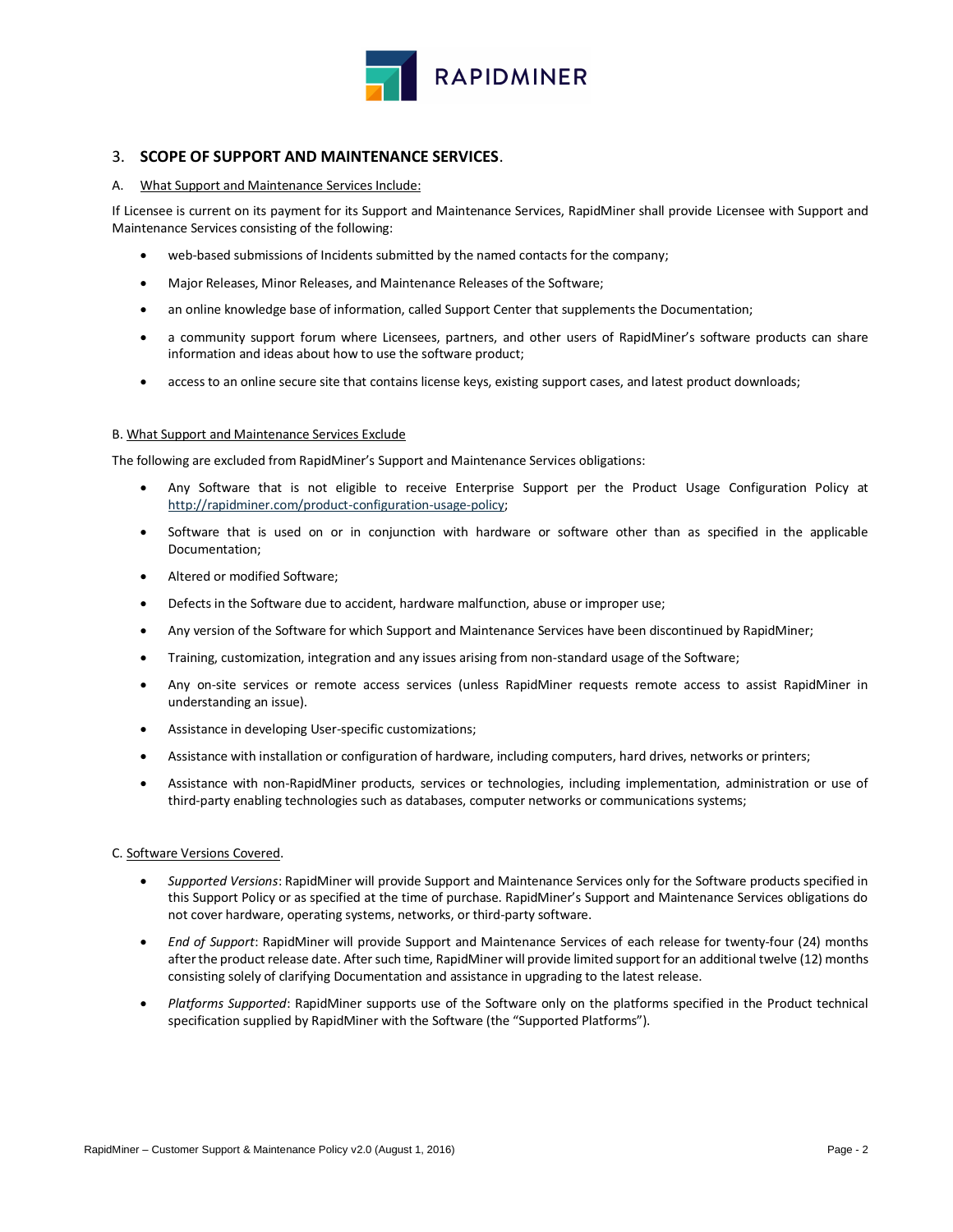

## 4. **INCIDENT SUBMISSION AND RESOLUTION**

Licensee can obtain Support and Maintenance Services by reporting Incidents to RapidMiner. Incidents are tracked from initial report through final resolution through the online portal at **http://rapidminer.com/support/** ("**Support Portal**").

A. Submitting Incidents

- Who May Submit Incidents: Only the number of designated Contacts as defined in the Software License Agreement are authorized to submit Incidents. If the Software License Agreement does not have a number defined for the number of designated Contacts allowed, the Licensee may designate Contacts equal to the number of commercial fee based RapidMiner Studio licenses that are currently active excluding Evaluation versions.
- How to Submit Incidents; All incidents are to be submitted through the online portal located at **http://support.rapidminer.com/** ("Support Portal").
- How to Report an Incident: In order to log and track the resolution of Incidents, RapidMiner expects that Licensee will make every attempt possible to:
	- Verify that the Incident is reproducible on the Supported Platforms for the Software (as applicable).
	- Provide information necessary to help RapidMiner track, prioritize, reproduce, or investigate the Incident, such as: Licensee name and organization.
	- Provide a full description of the issue and expected results.
	- Categorize issues under "Question Type".
	- List steps to reproduce the issue and relevant data.
	- Provide exact wording of all issue-related error messages.

#### B. Support Response and Incident Resolution

- RapidMiner Incident Response Procedures: For each Incident reported by Licensee in accordance with these procedures, RapidMiner shall:
	- **•** Confirm receipt of the reported Incident within the response time as listed below in section 2. Severity Levels and Response times.
	- Set an updated Severity Level for the Incident in accordance with the descriptions below in section 2. Severity Levels and Response times.
	- Use commercially reasonable efforts to respond to the Incident within the time specified below in section 2. Severity Levels and Response times.
	- Analyze the Incident and, as applicable, verify the existence of the problem(s) resulting in the Incident, which may include requesting that Licensee provide additional information, logs, and re-execution of commands to help identify the root cause and dependencies of the reported issue.
	- Give Licensee direction and assistance in resolving the Incident.
	- Keep a record of ongoing communications with Licensee.
	- Use commercially reasonable efforts to resolve the Incident in accordance with the target response times
	- Upon request of Licensee, discuss Severity Level and ongoing communication time frame.